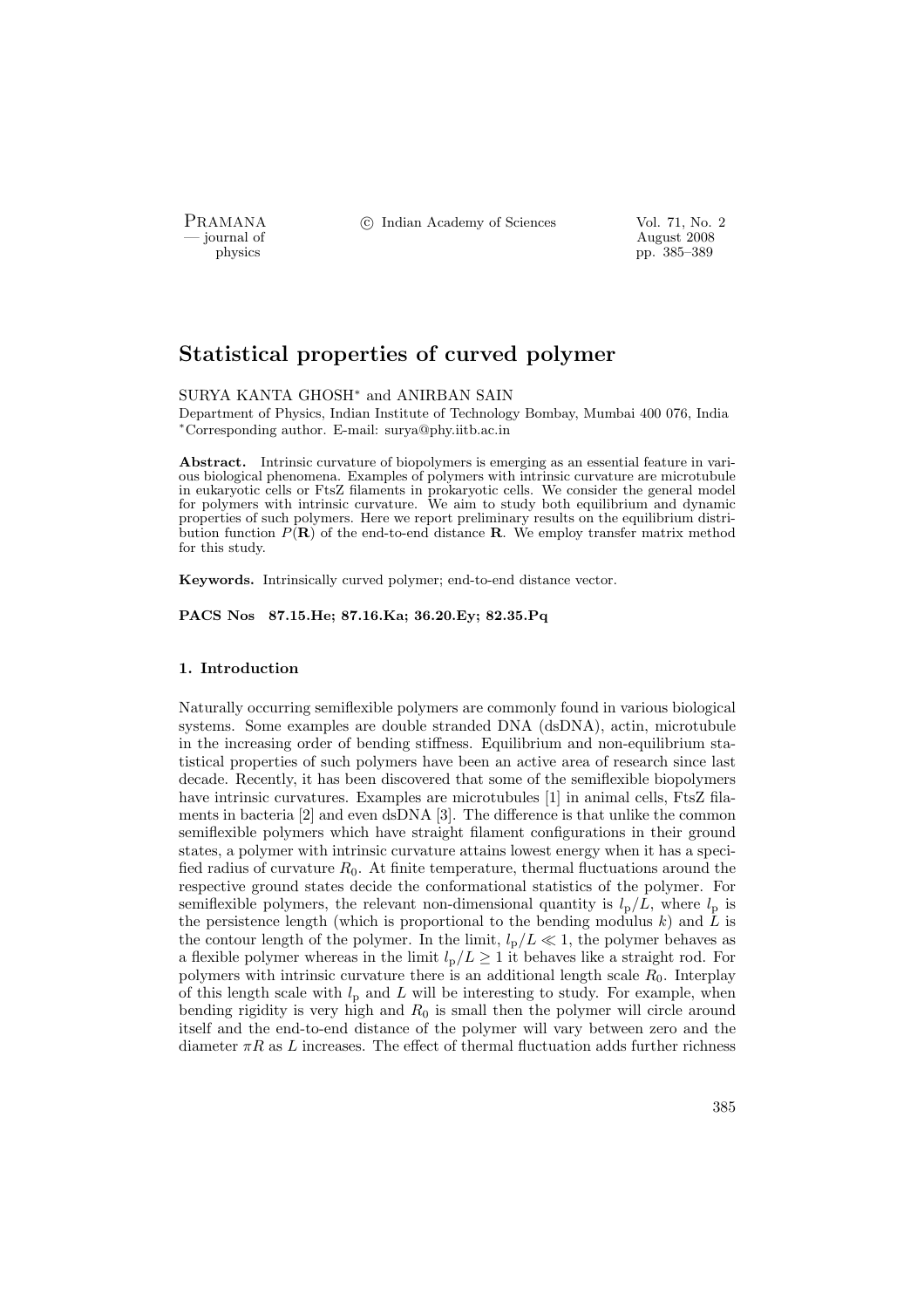Surya Kanta Ghosh and Anirban Sain



**Figure 1.** Intrinsically curved polymer with radius of curvature  $R_0$ .

to this structure. In this brief report we describe our method of computing the distribution function of the end-to-end distance  $P(R)$  and present some preliminary results.

## 2. The model

The polymer of length L is represented by a space curve  $\mathbf{R}(s)$  (figure 1), where parameter  $s \in [0, L]$ . If the local radius of curvature is  $r(s)$  then the curvature is defined as  $C(s) = (1/r(s)) = |d^2 \mathbf{R}(s)/ds^2|$ .

Here  $\left|\frac{d^2\mathbf{R}(s)}{ds^2}\right|$  is the derivative of the tangent vector at the point  $\mathbf{R}(s)$ . If the system has an intrinsic radius of curvature  $R_0$  then the Hamiltonian  $H$ <sup>[4]</sup> is given by

$$
H = k \int_{s=0}^{L} \left( \left| \frac{\mathrm{d}^2 \mathbf{R}(s)}{\mathrm{d}s^2} \right| - \frac{1}{R_0} \right)^2 \mathrm{d}s,\tag{1}
$$

where  $k$  is the bending modulus.

In the discrete limit the monomers are given by the position vector  $\mathbf{R}_i$  and in units of bond length, the bond vectors are  $\tilde{t}_i = \mathbf{R}_{i+1} - \mathbf{R}_i$ . Then the Hamiltonian in the discretized form can be written as

$$
H = k \sum_{i=1}^{N-1} \left\{ \sqrt{2(1 - \hat{t}_i \cdot \hat{t}_{i+1})} - \frac{1}{R_0} \right\}^2.
$$
 (2)

The distribution function  $P(\mathbf{R})$  of the end-to-end vector  $\mathbf{R} = \sum_{i=1}^{N} \hat{\mathbf{t}}_i$  is given by [5]

$$
P(\mathbf{R}) = C \int d\hat{t}_1 \cdots \int d\hat{t}_N e^{-\beta H} \delta\left(\sum_{i=1}^N \hat{t}_i - \mathbf{R}\right), \tag{3}
$$

386 Pramana – J. Phys., Vol. 71, No. 2, August 2008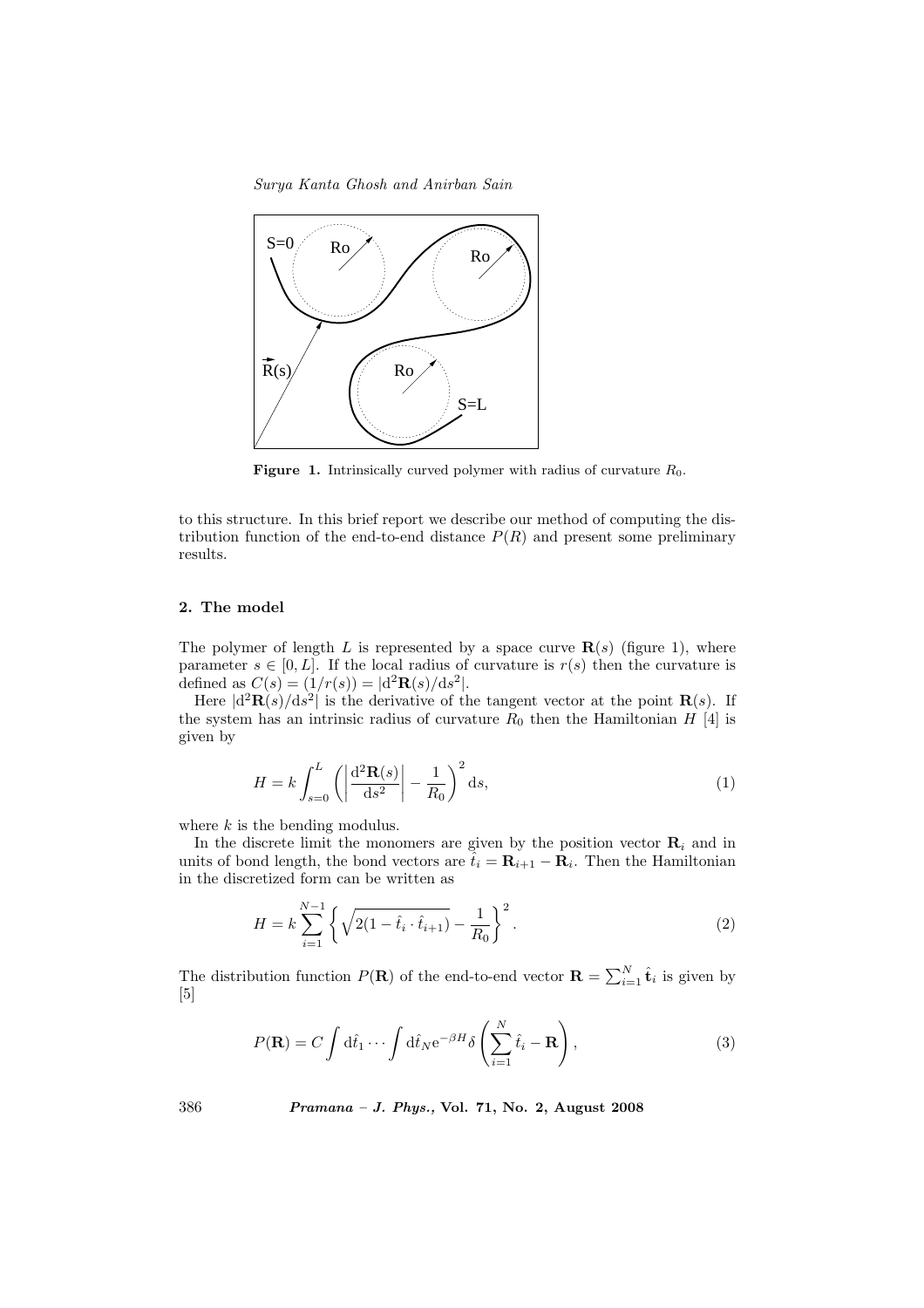#### Statistical properties of curved polymer

where C fixes  $\int d\mathbf{R} P(\mathbf{R}) = 1$ . With one end of the polymer at  $\mathbf{R} = 0$ , the probability  $p(z)$  for the other end to be in a given z plane is related to  $P(\mathbf{R})$  through ability  $p(z)$  for the other end to be in a given z plane is related to  $P(\mathbf{R})$  through<br>the expression  $p(z) = \int d\mathbf{R}P(R)\delta(R_3 - z)$ , where  $\mathbf{R} = R_1\hat{x} + R_2\hat{y} + R_3\hat{z}$ . Defin-<br>ing a generating function  $\tilde{p}(f) = \int_{-L$  $l_{\rm p} = 2k/k_{\rm B}T$  and  $Z(f)$  is

$$
Z(f) = \int d\hat{t}_1 \cdots \int d\hat{t}_N \exp\left[-\beta H + \frac{f}{l_P} \sum_{i=1}^N \hat{t}_i^z\right].
$$
 (4)

Substituting the Hamiltonian in the above expression, the discretized form of  $Z(f)$  is

$$
Z(f) = \sum_{\hat{t}_1} \cdots \sum_{\hat{t}_N} \exp\left\{-\beta k \sum_{i=1}^{N-1} 2(1 - \hat{t}_i \cdot \hat{t}_{i+1})\right\}
$$

$$
\times \exp\left[-\beta k \left\{-2\sqrt{2}\sqrt{(1 - \hat{t}_i \cdot \hat{t}_{i+1})} \left(\frac{1}{R_0}\right) + \left(\frac{1}{R_0}\right)^2\right\}\right]
$$

$$
\times \exp\left[\frac{f}{2l_p} \left\{\sum_{i=1}^{N-1} (\hat{t}_i + \hat{t}_{i+1}) \cdot \hat{z} + (\hat{t}_1 + \hat{t}_N) \cdot \hat{z}\right\}\right].
$$
(5)

 $Z(f)$  can be computed using transfer matrices [5].

$$
Z(f) = \sum_{\hat{t}_1} \sum_{\hat{t}_N} \langle \hat{t}_1 | V^{N-1} | \hat{t}_N \rangle \exp\left\{ \frac{f}{2l_p} (\hat{t}_1 + \hat{t}_N) \cdot \hat{z} \right\},\tag{6}
$$

where the matrix elements are

$$
\langle \hat{t}_i | V | \hat{t}_{i+1} \rangle = \exp \left[ -\beta k \left\{ 2(1 - \hat{t}_i \cdot \hat{t}_{i+1}) - 2\sqrt{2}\sqrt{(1 - \hat{t}_i \cdot \hat{t}_{i+1})} \left(\frac{1}{R_0}\right) \right\} \right]
$$

$$
\times \exp \left[ -\beta k \left(\frac{1}{R_0}\right)^2 + \frac{f}{2l_{\rm p}} (\hat{t}_i + \hat{t}_{i+1}) \cdot \hat{z} \right]. \tag{7}
$$

Once  $Z(f)$  is known,  $\tilde{P}(f)$  and  $p(z)$  can be computed. Finally, using tomographic method [6] we obtained the expression for  $P(\mathbf{R})$  as

$$
P(\mathbf{R}) = -\frac{1}{2\pi z} \frac{\mathrm{d}P(z)}{\mathrm{d}z} \bigg|_{z=R} . \tag{8}
$$

We allow fluctuations of all the tangent vectors, including the two end vectors, i.e., free boundary conditions. In the high  $R_0$  limit the main contribution to  $Z(f)$ comes from configurations where the interbond angles are small. But the dimension of the transfer matrix  $V$  depends on the number of bins in which the angular space  $(\theta_i, \phi_j)$  is divided. This is numerically very expensive since the binning has to be dense enough to pick up the contribution from the small interbond angles. We therefore vary  $\hat{t}_i$  over the whole angular space but restrict  $\hat{t}_{i+1}$  to vary within a

Pramana – J. Phys., Vol. 71, No. 2, August 2008 387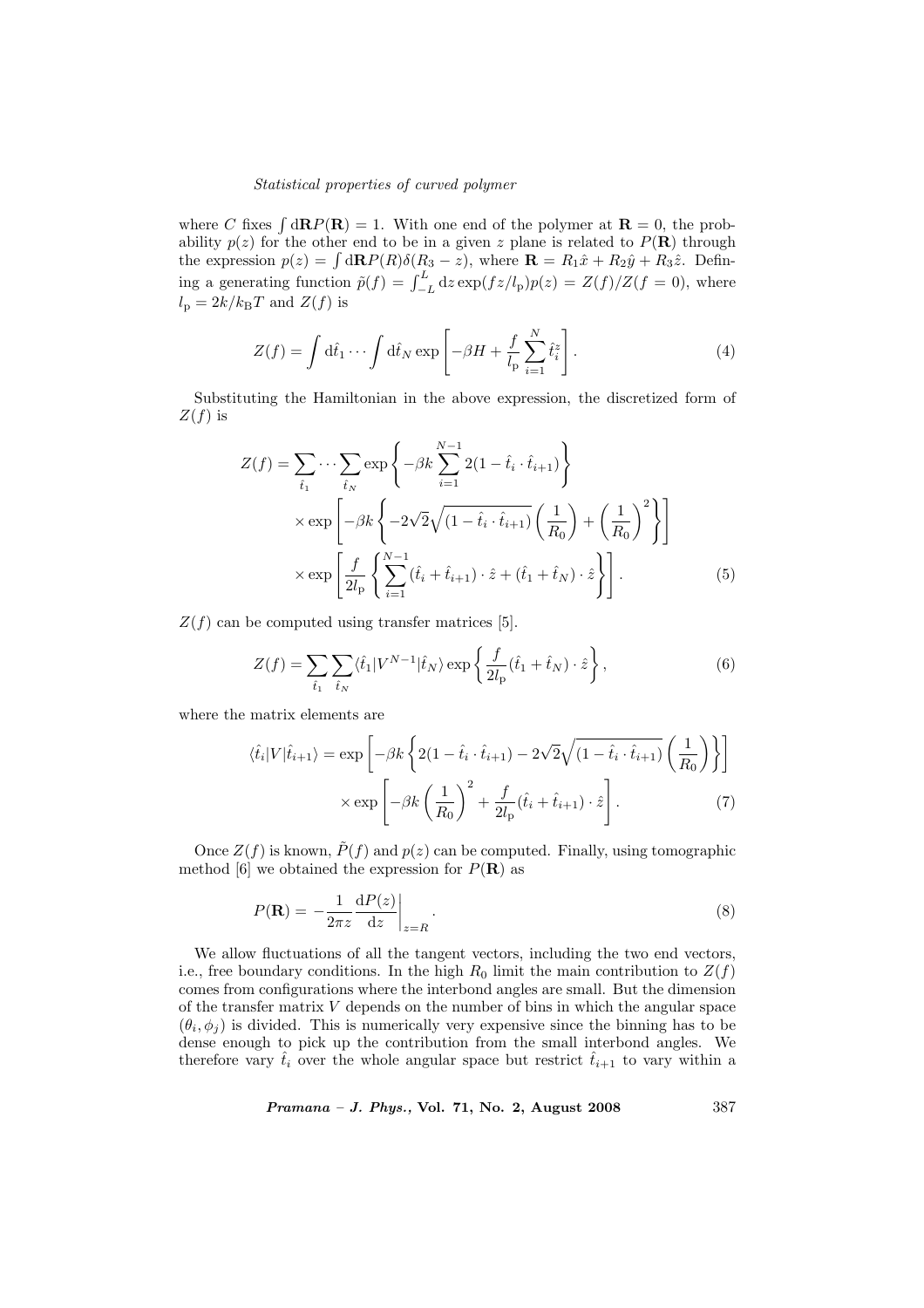Surya Kanta Ghosh and Anirban Sain



**Figure 2.** End-to-end distance of a polymer with large  $l_p$ .



**Figure 3.** End-to-end distance of a polymer with small  $l_p$ .

narrow cone. This cone is densely binned whereas the angular binning for  $\hat{t}_i$  is not so dense. This truncated space for the relative angle between  $\hat{t}_i$  and  $\hat{t}_{i+1}$  picks up the major contribution. Using this scheme we have been able to verify the large  $l_p/L$  limit of the semiflexible chain. We now report our preliminary results for  $P(R)$ for the chain with intrinsic curvature.

#### 3. Results and discussions

We present results for  $P(R) \equiv \phi(\rho)$  in terms of the scaled variable  $\rho = R/L$ . For an intrinsically curved polymer the energy per unit length in  $k_BT$  units is given by

$$
\frac{1}{L}\left(\frac{H}{k_{\mathrm{B}}T}\right) = (l_{\mathrm{p}}/L)\int_{0}^{L}\left(\frac{1}{R} - \frac{1}{R_{0}}\right)^{2}\mathrm{d}s,\tag{9}
$$

i.e, the energy per unit length is proportional to  $l_{\rm p}/L$ .

At large  $l_p/L$ , little deviation of R from  $R_0$  makes the energy cost for such a configuration large. This will push the peak of  $\phi(\rho)$  away from the Gaussian peak and force the polymer to make circular arcs of radius  $R_0$ . Larger the value of  $R_0$ 

388 Pramana – J. Phys., Vol. 71, No. 2, August 2008